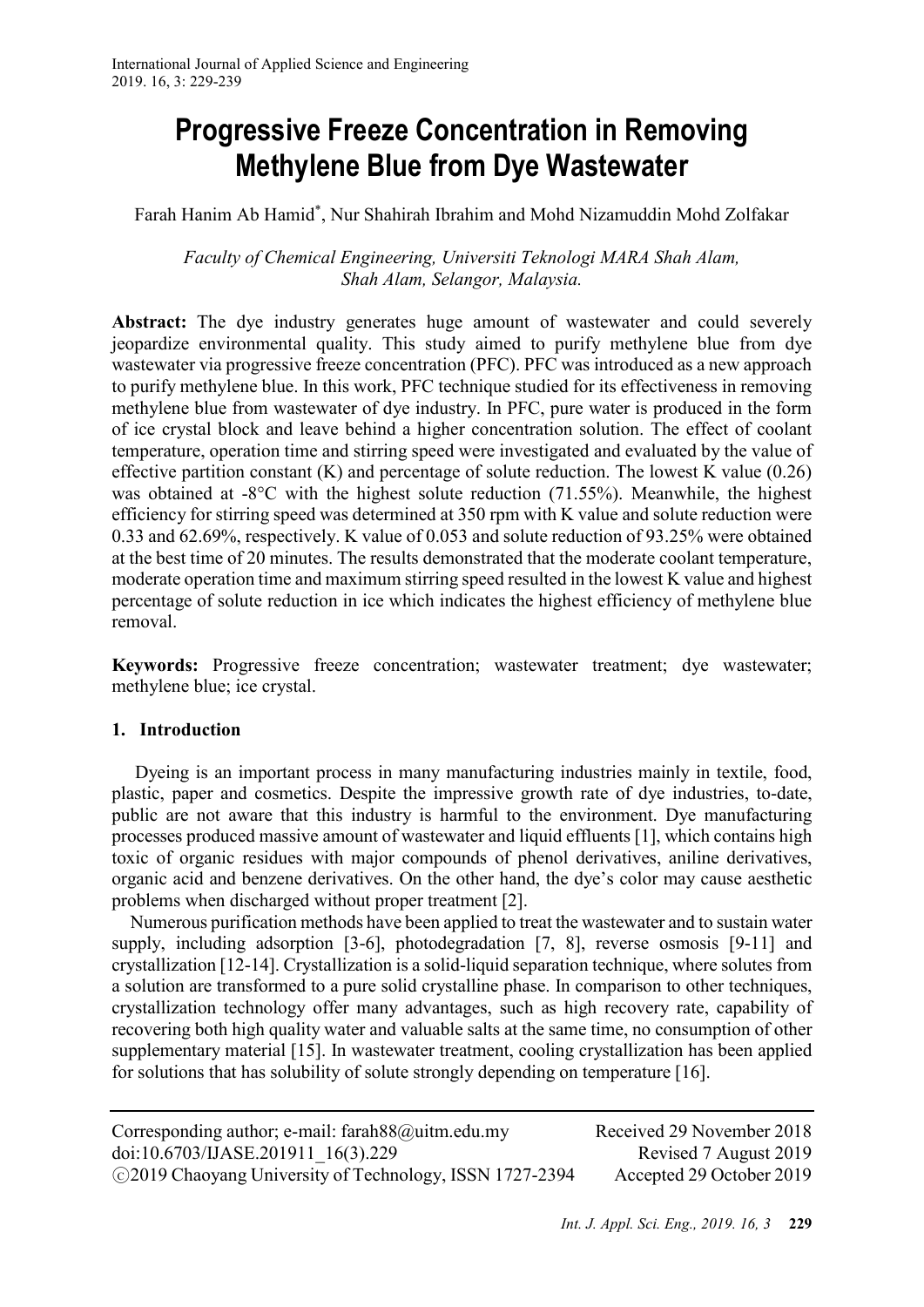Freeze concentration (FC) is the most recent potential technology for dye wastewater treatment. In principle, FC operates based on the solidification phenomena of water, where the water is removed from solutions by freezing it up to the formation of ice crystals, followed by a separation process to separate the ice crystals from the concentrated solution [17]. There are three types of FC technology: suspension freeze concentration (SFC), progressive freeze concentration (PFC) and block freeze concentration (BFC) [18]. Among the aforementioned techniques, SFC has been widely applied in industrial due to its high efficiencies even though it consumes high operating and investment costs [17-19]. Therefore, the latter methods, PFC [20- 22] and BFC [23-25] have been developed to simplify the SFC system, hence reducing its operational cost.

PFC offers numerous advantages over SFC technique, including easier separation process. In the PFC process, the ice formed as a large single ice crystal instead of small particles like those found in SFC. The ice crystal formation takes place on the surface of the heat conducting material where the cooling fluid is supplied. The separation of ice crystal from its mother liquor is much easier to be handled compared to SFC since only a single ice crystal is formed. Due to this reason, the process requires a lower operational cost and less maintenance [26, 27].

PFC is an attentive method used in wastewater treatment. From the viewpoint of device development, PFC seems more advantageous than SFC because the device structure is much simpler [28]. Various types of wastewater have been experimented with, such as polypeptoncontaining wastewater [29], synthetic wastewater, urban wastewater and cutting oil wastewater [30]. The typical concentrations of wastewater are always very low which only uses a few grams per liter. This is beneficial for PFC as the operating temperature is just a few degrees below zero, which leads to minimum energy costs as well as easily achieving high concentration ratios [30]. Over the years, many kinds of equipment for PFC have been invented, for example a tubular ice system with a circulating flow inside [31], coil crystallizer [32], spiral finned crystallizer [33], and vertical finned crystallizer [22].

There are several factors affecting the efficiency of the system and the thawed ice quality [34]. Therefore, it is important to study the behaviors of system efficiency at different operating conditions. In the present paper, PFC was applied to purify simulated dye wastewater focusing on coolant temperature, operation time and stirring speed. The objective of this study is to investigate the mentioned parameters on the efficiency of PFC by considering the effective partition constant (K) and the percentage of solute reduction in ice.

#### **2. Materials and method**

#### **2.1 Materials**

The main material used in simulating dye wastewater was methylene blue or known as basic blue dye with chemical formula of  $C_{16}H_{18}N_3SCl$  (M<sub>W</sub> = 319.851 g/mol and  $\lambda$ max = 665 nm). This methylene blue powder was diluted with distilled water into desired concentration whereas for the coolant, ethylene glycol was used and mixed with distilled water.

#### **2.2 Experimental Set-up**

The experimental set-up in this study is shown in Figure 1. The cooling bath was equipped with a motor stirrer. A cylindrical stainless-steel vessel with 1L of volume was plunged and immersed at a position of  $\frac{3}{4}$  the depth of the cooling bath. The cooling bath was pre-cooled at desired operation temperature and controlled by thermo-controller (HAAKE DL 30).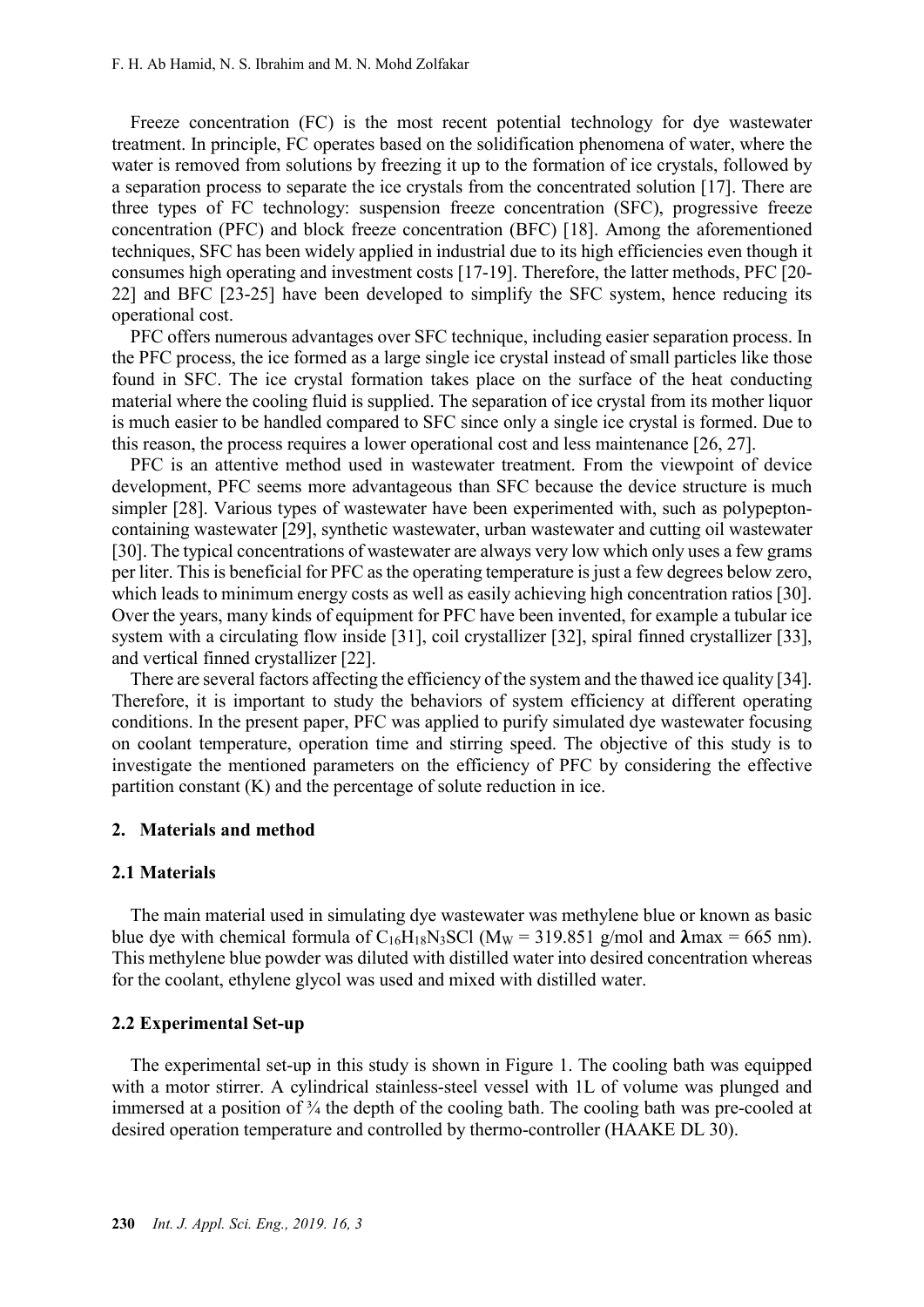

**Figure 1.** Schematic diagram for PFC system.

# **2.3 Experimental Procedure**

The basic dye, methylene blue powder was weighed accurately at  $0.500 \pm 0.02$  g and diluted in 1 L of distilled water to obtain a solution of simulated dye wastewater with concentration of 500 mg/L [35]. This sample solution was then kept at temperature ranged 2–3°C meanwhile the cooling bath was filled with ethylene glycol/water  $(50 \text{ v/v\%})$  and pre-cooled at desired temperature. A stainless-steel cylindrical vessel was used and equipped with a motor stirrer to control solution flowrate. To prevent initial supercooling, 30 mL of pure water was added into the stainless steel-bottom of the vessel to form as an ice lining. After the formation of ice lining, about 1 L of simulated dye wastewater with temperature of 2°C (near to freezing point of water) was then poured into the sample vessel plunged into the cooling bath. In this work, the coolant temperature, operation time and stirring speed studied were in range of -4°C to -12°C, 5 minutes to 25 minutes and 150 to 350 rpm, respectively.

After the designated time, the stirrer was stopped, the sample vessel was taken out of the cooling bath and the ice crystal was separated from the concentrated mother solution. The volume,  $V_L$  and solute concentration,  $C_L$  in the mother liquor solution were analyzed using a UV/Vis spectrophotometer. After a few trials were executed to determine the best wavelength for analysis, 630 nm was chosen as the selected wavelength as it produced the most consistent results. Once the concentration and volume of the product was determined, the effective partition constant (K) and the percentage of solute reduction were calculated. The measurements were performed in duplicate.

# **2.4 Analytical Procedure**

The concentration of concentrated mother solution was measured analytically by UV/Vis spectrophotometer (Perkin Elmer). This analytical method gave the absorbance value at a wavelength of 630 nm and used to determine the concentration from the standard curve. A calibration curve for the concentration of simulated dye wastewater has been constructed and shown in Figure 2. The curve was obtained by making few standard solutions which have the concentration range of 450 mg/L to 750 mg/L.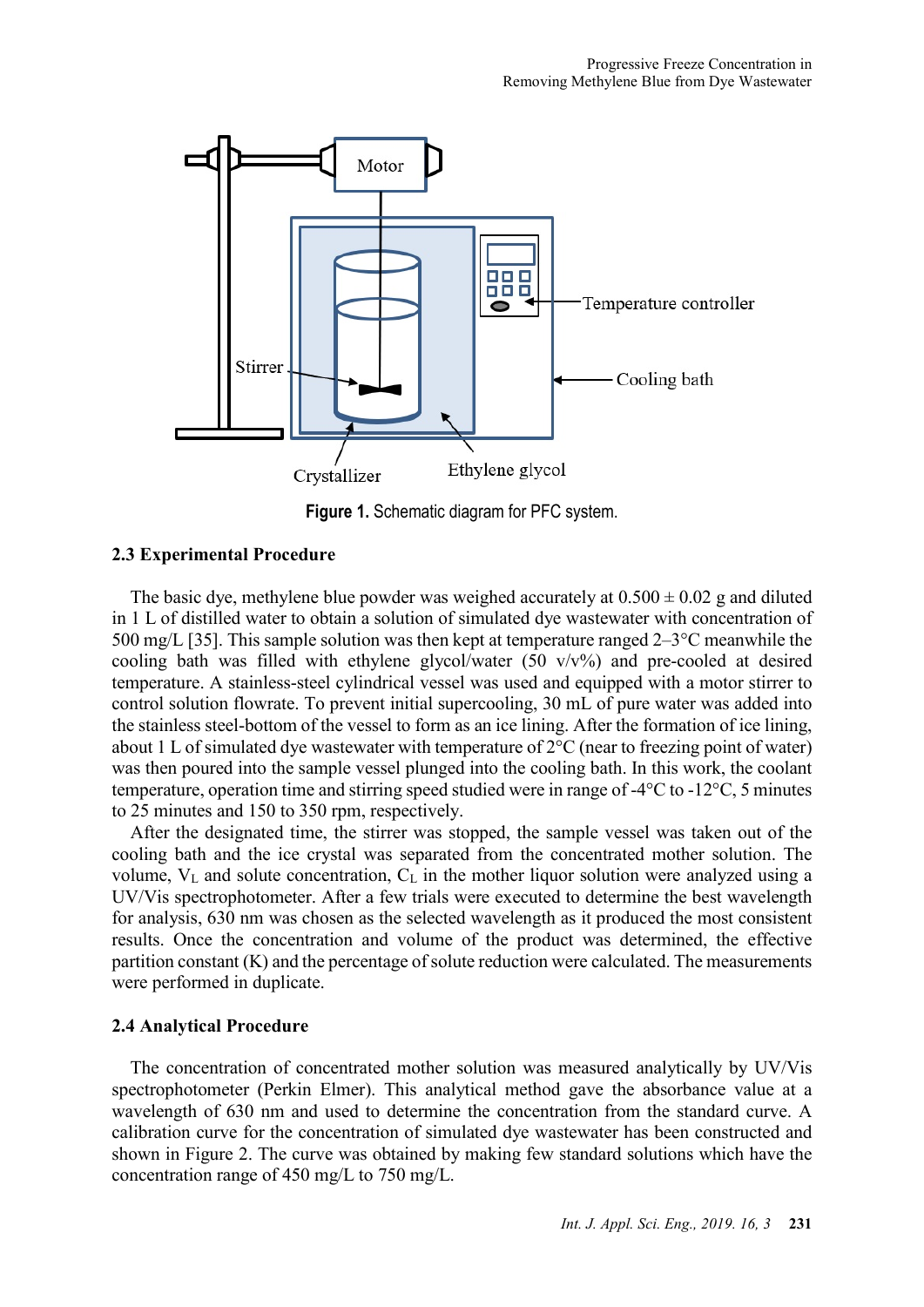

The analysis was done based on the value of K and the solute reduction. The K value was calculated by using Equation (1) [31].

$$
(1-K)\log(V_L/V_o) = \log(C_o/C_L) \tag{1}
$$

where  $V_0$  and  $C_0$  are the initial volume and concentration of the simulated dye wastewater in liquid phase, respectively meanwhile the  $V<sub>L</sub>$  and  $C<sub>L</sub>$  are the volume and concentration of solute in concentrated mother solution, respectively.

The ice purity could be analysed based on the percentage of solute reduction in ice. The ice purity could be determined from the concentration of the solute in ice fraction, C<sub>S</sub>. The percentage of solute reduction in ice can be calculated through Equation (2) [36].

Percentage of solute reduction in ice =  $[(C_0 - C_5)/C_0] \times 100$  (2)

where  $C_0$  is the initial concentration of the solution and  $C<sub>S</sub>$  is the concentration of ice (solid phase).

#### **3. Results and discussion**

Effect of coolant temperature, operation time and stirring speed on the PFC system were discussed by considering K value and the percentage of solute reduction in ice. The changes of concentration for both ice crystal and concentrated solution were evaluated to determine the efficiency of PFC system. The PFC technique was performed for several minutes and afterwards, ice crystal can be observed formed on the wall of the vessel. Table 1 shows the relationship between operation conditions and solute concentration in liquid phase. In the present work, as the investigated parameter was kept varied, the other parameters were kept constant. The coolant temperature range used in this study is  $-4^{\circ}C$  to  $-12^{\circ}C$  with other parameters were kept constant with operation time and stirring speed of 15 minutes and 350 rpm, respectively. In the study of stirring speed effect, the stirring speed was varied from 150 rpm to 350 rpm, while the parameter of coolant temperature and operation time were kept constant at -8°C and 15 minutes. Meanwhile, the investigation on operation time effect, the range of operation time investigated is 5 to 25 minutes with the constant parameter of coolant temperature at  $-8^{\circ}$ C and stirring speed at 350 rpm. From the table, it is clearly shown that the solution is successfully concentrated as the solute concentration in liquid phase is increased as compared to the initial concentration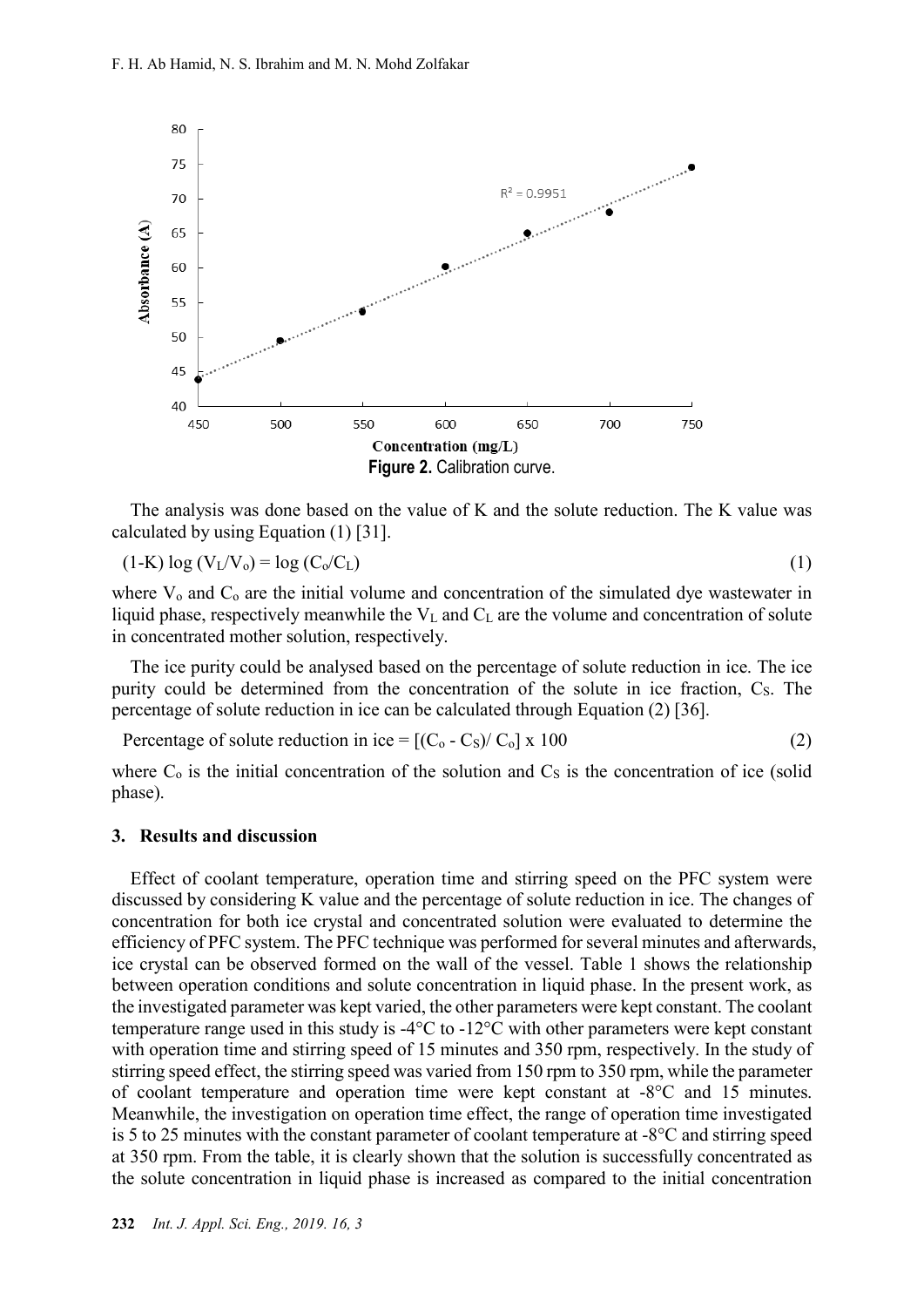used which is 500 mg/L. In other words, water is significantly frozen out into the ice crystal form and left the solutes in the liquid phase.

| Coolant                   | $C_{L(a)}$ | Stirring    | $C_{L(b)}$ | Operation  | $C_{L(c)}$ |
|---------------------------|------------|-------------|------------|------------|------------|
| temperature $(^{\circ}C)$ | (mg/L)     | speed (rpm) | (mg/L)     | time (min) | (mg/L)     |
| -4                        | 505        | 150         | 512        |            | 535        |
| -6                        | 540        | 200         | 516        | 10         | 569        |
| -8                        | 544        | 250         | 524        |            | 595        |
| $-10$                     | 550        | 300         | 530        | 20         | 637        |
| $-12$                     | 560        | 350         | 538        | 25         | 729        |

**Table 1.** Relationship of investigated operation conditions and solute concentration in liquid phase.

 $*C_{L(a)}$  – solute concentration in liquid phase for coolant temperature

 $C_{L(b)}$  – solute concentration in liquid phase for stirring speed

 $C_{L(c)}$  – solute concentration in liquid phase for operation time

# **3.1 Effect of Coolant Temperature**

This study was carried out to determine the effect of coolant temperature on the efficiency of the PFC system. The effect of coolant temperature on PFC can be observed based on the value of effective partition constant (K) obtained. The K value can be calculated by using Equation (1) and a graph of K against coolant temperature was plotted as shown in Figure 3.



**Figure 3.** Effect of coolant temperature on K value and solute reduction.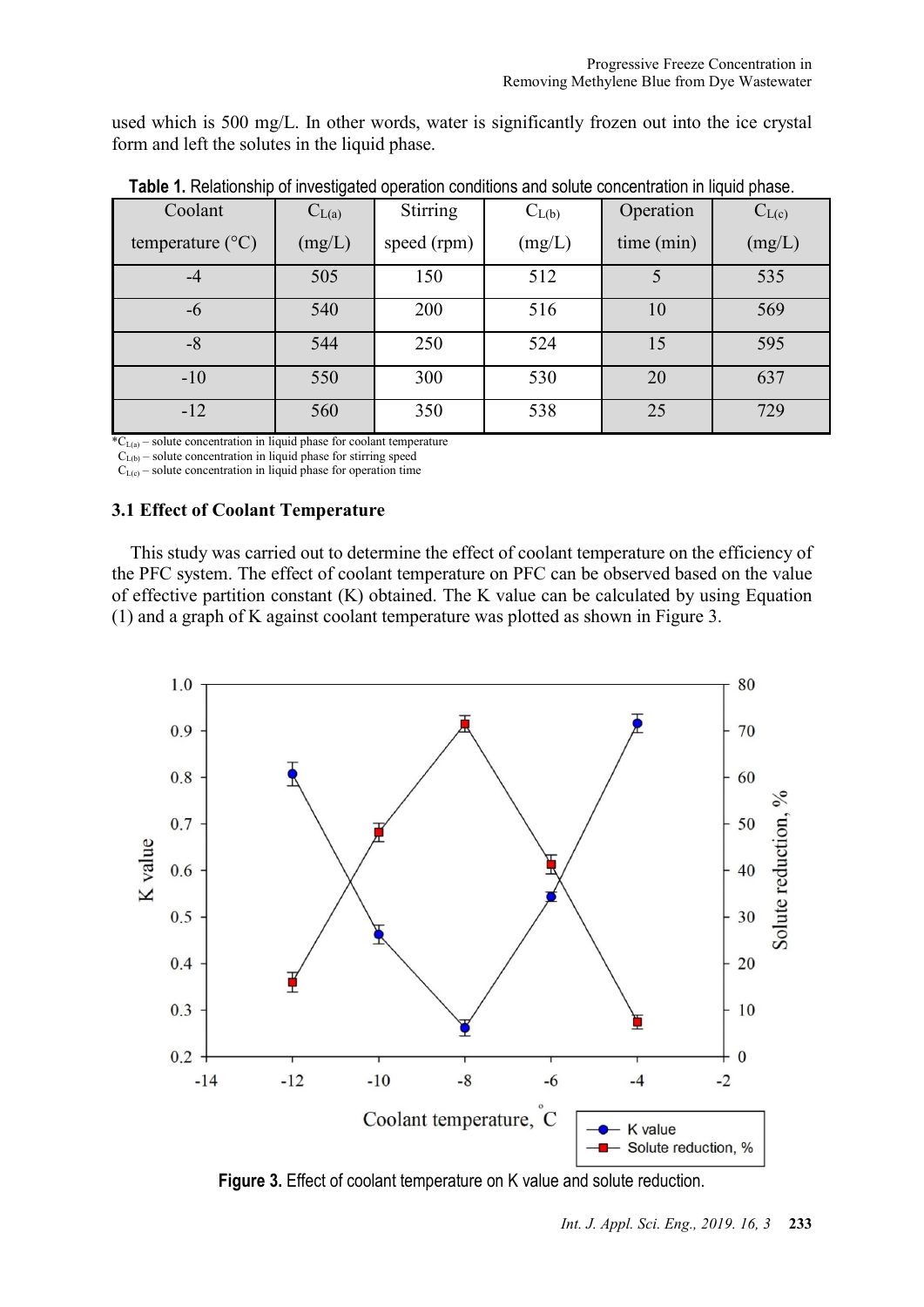As can be seen from Figure 3, there are decreasing changes of K value from -4°C to -8°C and the trend is shifted when the temperature of -10°C was applied. This proves that K value is temperature-dependent parameter. The K value for the highest temperature is 0.92 then decreasing towards 0.54 as the coolant temperature was reduced to -6°C. This verifies that higher coolant temperature yields higher K value, which indicates lower ice purity [13]. This situation might be due to incomplete crystallization process since the high coolant temperature was incapable of forming complete ice crystal within 15 minutes of operating time. Higher K value also points to lower efficiency for the system.

It is an obvious notation that the lowest K value was obtained at temperature of -8°C which is 0.26. Lower K value depicts higher ice purity as well as illustrating higher efficiency of PFC. Hence, -8°C can be considered as the optimum coolant temperature for PFC process. However, the K value's trend was shifted as the temperature was reduced to -10°C. The deviation may due to the supercooling effect which usually occurred at the lowest coolant temperature [37]. Supercooling has an effect of reducing the ice purity [29]. Supercooling effect accelerates the formation of ice crystal layer, which causes higher inclusion of solute in the solid ice phase. In addition, according to Zhang and Hartel (1996) [38], lower temperatures resulted in higher ice crystal growth rates, hence poor purity of ice produced. This establishes that the ice purity is low and the efficiency of the system is reducing at too low of coolant temperature [21].

The effect of coolant temperature on PFC could also be seen based on the percentage of solute reduction in ice which was calculated using Equation (2). In terms of percentage of solute reduction, the highest percentage was recorded at -8°C with a value of 71.55%. This result agrees to the K value, as at -8°C the ice was obtained at the highest purity. This also indicates that more dye solutes were concentrated in the mother liquor solution leaving the ice fraction almost pure. As the temperature was further decreased, the percentage of solute reduction is decreased. The incredible drop in the amount of solute reduction below -8°C is also probably because of the dendrites of ice crystals growth, thus causing solutes easily to be trapped between the dendrites [39]. Moreover, when the coolant temperature is lowered, the ice growth rate will be increased. Therefore, the chance for solute to be entrapped in the ice phase becomes higher, resulting low purity of ice produced.

#### **3.2 Effect of Stirring Speed**

According to Fukui and Maeda [40], the fluid flow structure of the solution is one of the factors that control the transfer phenomena of heat and mass in PFC. Solution movement plays a role to remove the trapped solute in ice crystals resulting a highly purified ice. This solution movement was introduced to provide a uniform distribution of flow, hence reducing the accumulation of solute near the liquid-ice interface [21]. In this study, solution flowrate was represented by stirring speed. The effect of stirring speed towards the efficiency of PFC system can be analyzed based on the K value. As can be observed in Figure 4, the K value was decreasing with the increment of solution flowrate which indicates, higher efficiency can be achieved at higher stirring speed.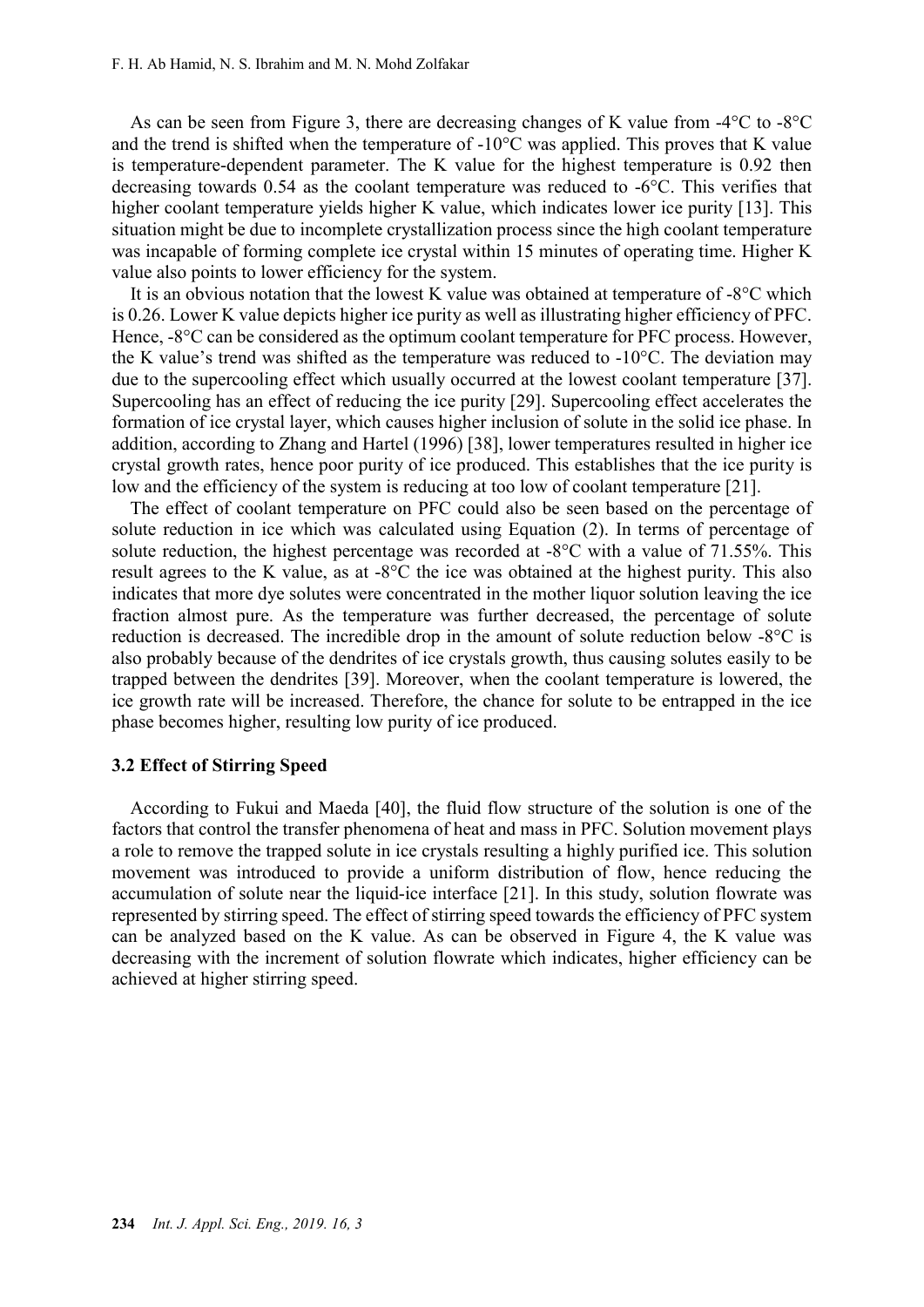

Higher flowrate yielding higher ice purity can be explained by the mass transfer resistance at the ice-liquid interface. The stirrer is functioning to lowering the concentration of the ice front, and enhancing the purification ability [41]. In addition, the solution movement helps to wash the solute away from the ice fraction and keep them entrained in the liquid fraction. Hence, the higher the stirring speed, the lower the K value obtained indicating better efficiency for the system.

In another perspective, the ice solute reduction percentage was also investigated to discover the effectiveness of the dye purification process in this system. As presented in Figure 4, an increasing pattern is observed for percentage of solute reduction in ice, portrayed the higher purity of ice crystal. The solute reduction increased from stirring speed of 150 rpm (19.72%) to 350 rpm (62.69%). This depicts that higher solution flowrate yielding ice with higher purity. A higher percentage of solute reduction gives a picture of higher efficiency of the system. Hypothetically, heat transfer rate for ice crystallization will be increased by increasing the solution flowrate [22]. In this situation, ice crystals will be developed in a planar form, hence discarding the impurities away from the solid-liquid interface, resulted in pure ice crystals produced.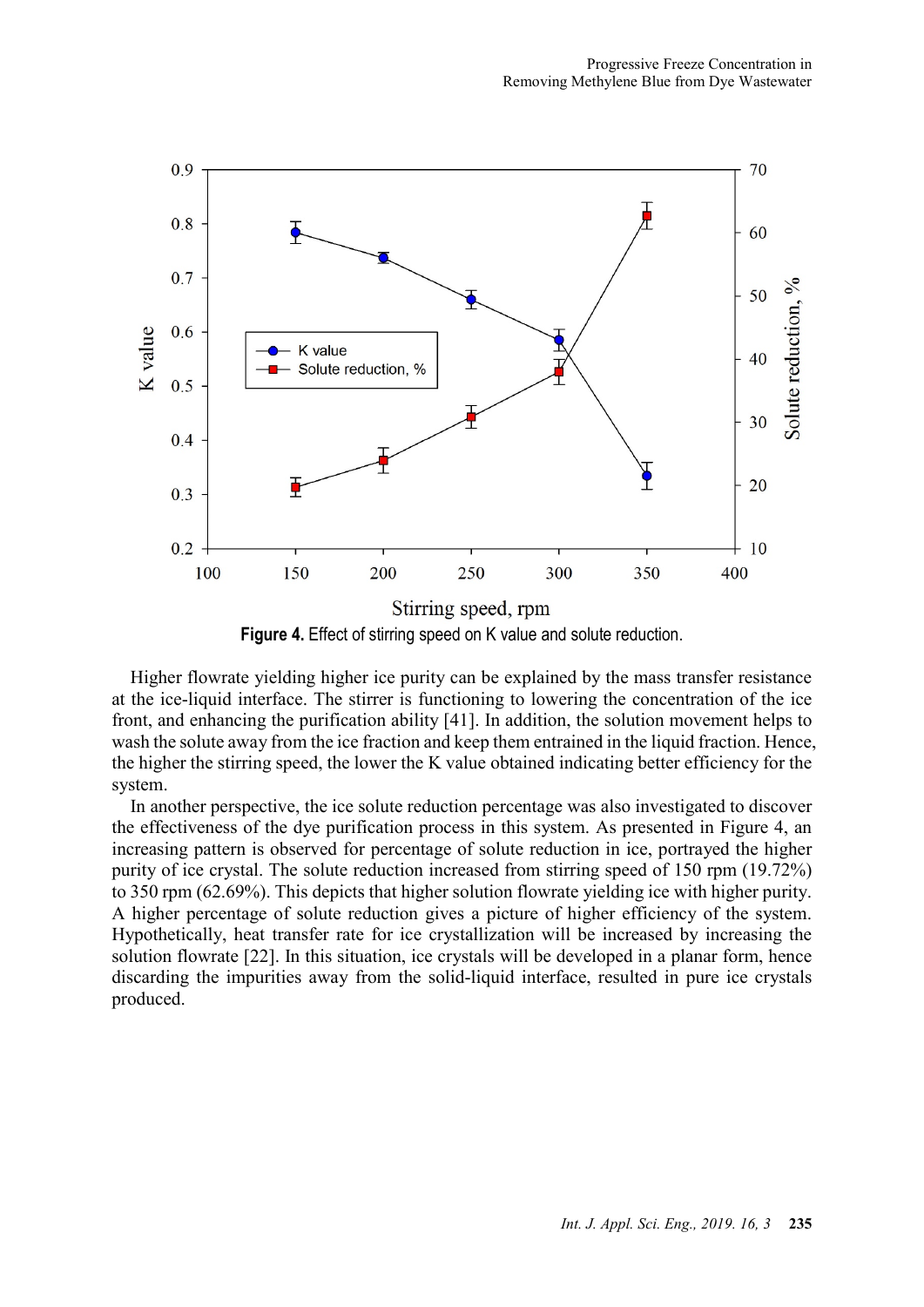### **3.3 Effect of Operation Time**

In PFC system, time is one of the crucial factors that need to be in consideration. In this context, operation time is defined as the time taken for crystallization to occur, in which the feed solution is concentrated, and the pure water will be crystallized into ice form. For this experiment, K value and solute reduction was discovered to determine the effectiveness of PFC system. Generally, higher concentration efficiency can be achieved if the longer time is provided for crystallization to occur [42]. Low ice production is obtained when shorter time was implemented, and it also incorporated with the presence of dendritic structure, which leads to the poor quality of ice crystals.

The effect of operation time towards K value and solute reduction is depicted in Figure 5. From the plotted graph, it is observed that the value of K reduced with operation time until it reaches its minimum point. The graph shows that a suitable crystallization time of 20 minutes is the best condition for the PFC process where the K value is the lowest with 0.053. Consequently, as the operation time progressed further than 20 minutes, higher K can be seen, which is undesirable for this system.



**Figure 5.** Operation time against K value and solute reduction.

Evidently, above 20 minutes of operation time, the ice formed nearly filled the crystallizer completely, resulting in just a narrow path for the concentrate to pass through thus leaving the contaminants to be trapped in the ice crystal formed on the wall. Obviously, the longer operation time applied will reduce the diameter of the liquid phase path. Consequently, the chance for contamination of ice formed is higher due to the saturation of solute in the solution [17, 39, 43]. This explain the reason of higher K value and lower percentage of solute reduction at 25 minutes.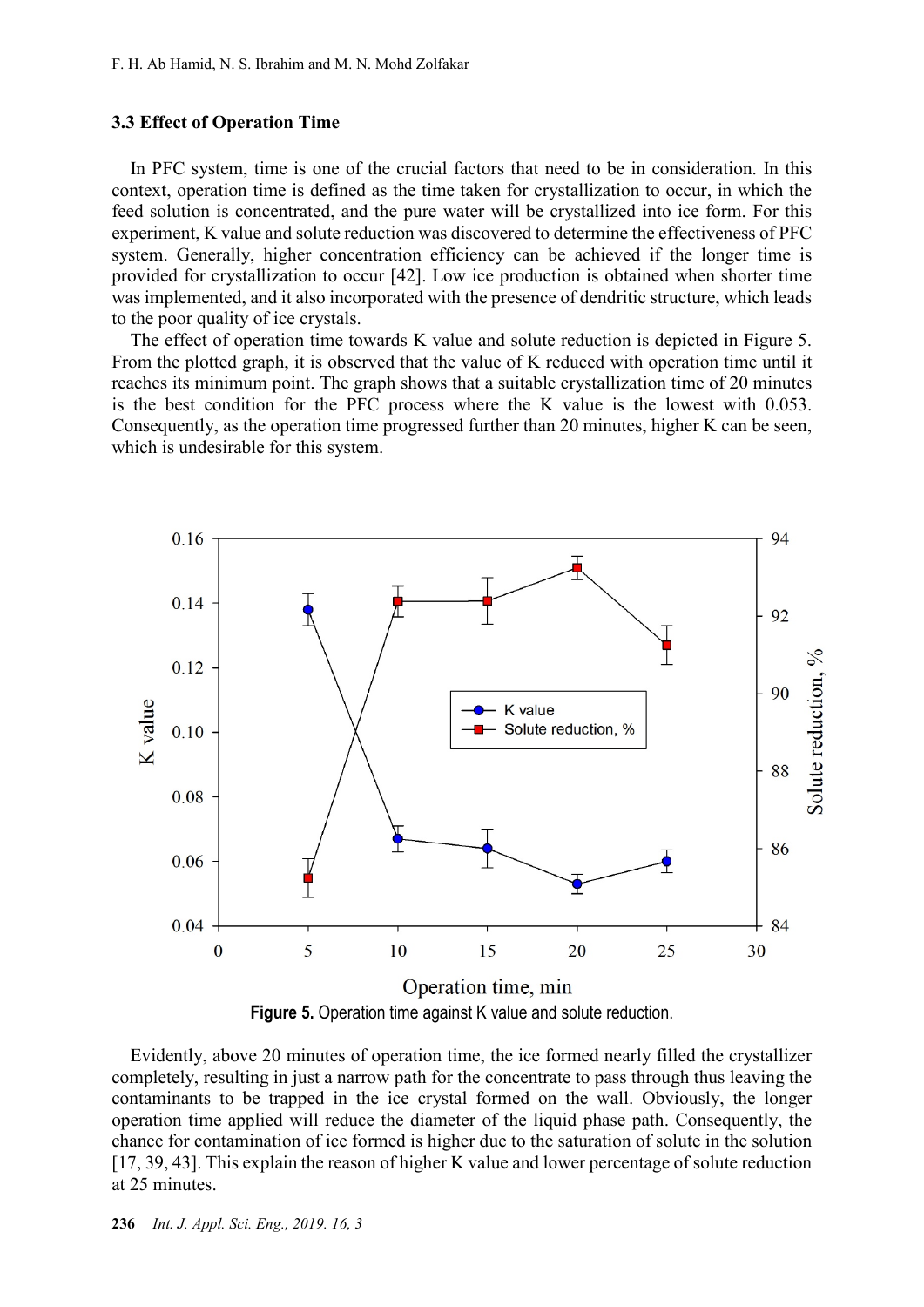# **4. Conclusion**

PFC has been a potential technology to be applied for wastewater treatment. Based on PFC fundamental mechanism, this process has a splendid opportunity to be implemented for other industries that required to concentrate solution such as food industry and pharmaceutical, also has been successfully employed for desalination of seawater. In this study, PFC was proved to be effective in removing methylene blue from dye wastewater. The best coolant temperature was obtained at -8°C with a K value of 0.26 and the highest percentage of solute reduction in ice of 71.55%. The most optimum stirring speed was identified at 350 rpm with a K value of 0.33 and percentage of solute reduction of 62.69%. 20 minutes was determined as the best time for PFC system to obtain the high efficiency with K value and percentage of solute reduction in ice are 0.053 and 93.25%, respectively. These conditions are recommended to obtain a high efficiency of methylene blue removal from dye wastewater.

# **Acknowledgment**

The authors would like to send our gratitude to Faculty of Chemical Engineering, Universiti Teknologi MARA Shah Alam for its support.

# **References**

- [1] Othman, N. H., Alias, N. H., Shahruddin, M. Z., Abu Bakar, N. F., Nik Him, N. R. and Lau, W. J. 2018. Adsorption kinetics of methylene blue dyes onto magnetic graphene oxide. *Journal of Environmental Chemical Engineering,* 6:2803-2811.
- [2] Kariyajjanavar, P., Narayana, J. and Nayaka, Y. A. 2013. Degradation of textile dye C.I. Vat Black 27 by electrochemical method by using carbon electrodes. *Journal of Environmental Chemical Engineering,* 1:975-980.
- [3] He, J., Cui, A., Deng, S. and Chen, J. P. 2018. Treatment of methylene blue containing wastewater by a cost-effective micro-scale biochar/polysulfone mixed matrix hollow fiber membrane: Performance and mechanism studies. *Journal of Colloid and Interface Science,* 512:190-197.
- [4] Novais, R. M., Ascensão, G., Tobaldi, D. M., Seabra, M. P. and Labrincha, J. A. 2018. Biomass fly ash geopolymer monoliths for effective methylene blue removal from wastewaters. *Journal of Cleaner Production,* 171:783-794.
- [5] Fadzil, F., Ibrahim, S. and Hanafiah, M. A. K. M. 2016. Adsorption of lead(II) onto organic acid modified rubber leaf powder: Batch and column studies. *Process Safety and Environmental Protection,* 100:1-8.
- [6] Jeon, C. 2017. Adsorption and recovery of immobilized coffee ground beads for silver ions from industrial wastewater. *Journal of Industrial and Engineering Chemistry,* 53:261-267.
- [7] Alias, N. H., Jaafar, J., Samitsu, S., Yusof, N., Othman, M. H. D., Rahman, M. A., Ismail, A. F., Aziz, F., Salleh, W. N. W. and Othman, N. H. 2018. Photocatalytic degradation of oilfield produced water using graphitic carbon nitride embedded in electrospun polyacrylonitrile nanofibers. *Chemosphere,* 204:79-86.
- [8] Gade, R., Ahemed, J., Yanapu, K. L., Abate, S. Y., Tao, Y.-T. and Pola, S. 2018. Photodegradation of organic dyes and industrial wastewater in the presence of layer-type perovskite materials under visible light irradiation. *Journal of Environmental Chemical Engineering,* 6:4504-4513.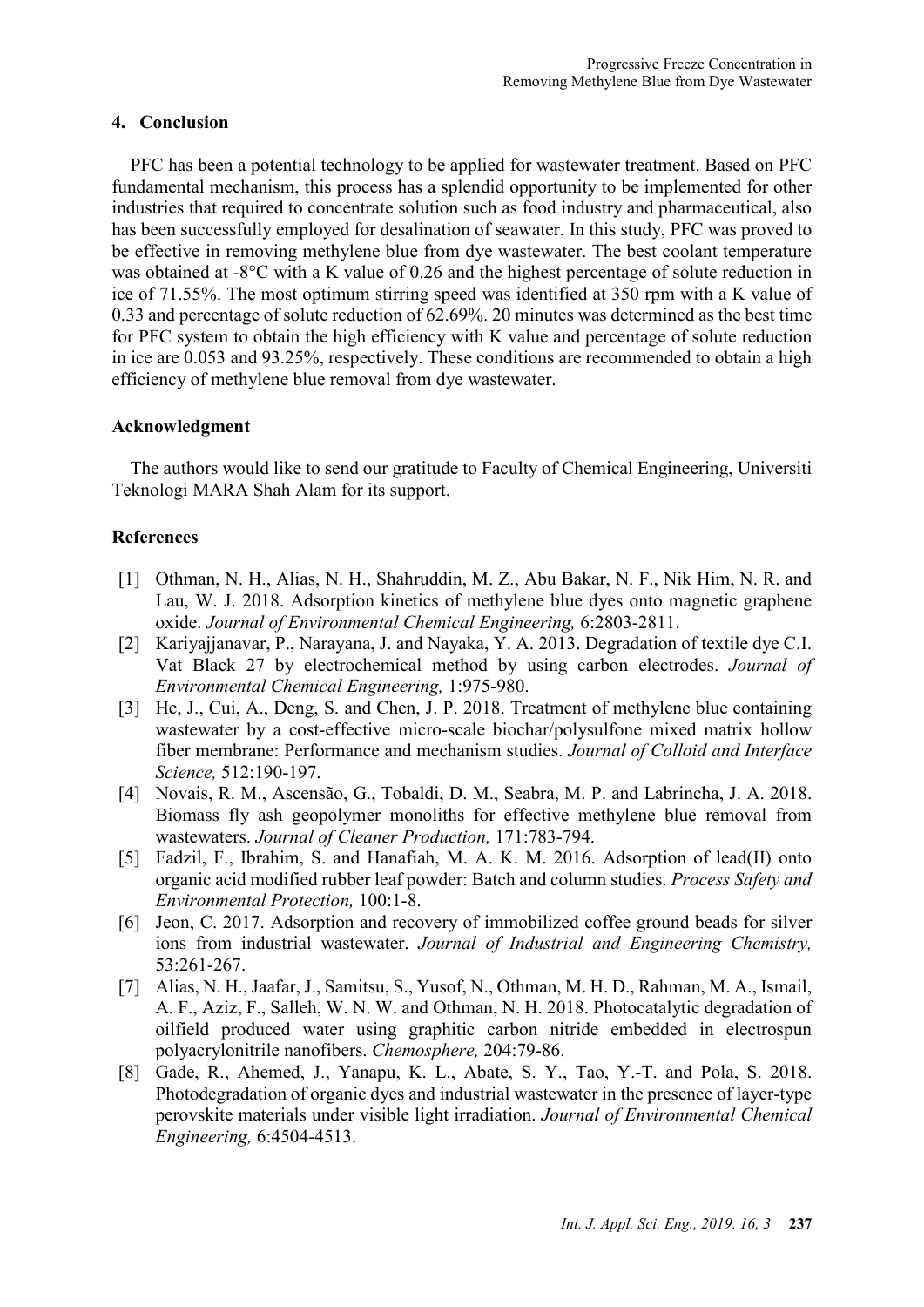- [9] Petrinic, I., Korenak, J., Povodnik, D. and Hélix-Nielsen, C. 2015. A feasibility study of ultrafiltration/reverse osmosis (UF/RO)-based wastewater treatment and reuse in the metal finishing industry. *Journal of Cleaner Production,* 101:292-300.
- [10] Ochando-Pulido, J. M. and Martinez-Ferez, A. 2017. Experimental design optimization of reverse osmosis purification of pretreatedolive mill wastewater. *Science of The Total Environment,* 587-588, 414-422.
- [11] Volpin, F., Fons, E., Chekli, L., Kim, J. E., Jang, A. and Shon, H. K. 2018. Hybrid forward osmosis-reverse osmosis for wastewater reuse and seawater desalination: Understanding the optimal feed solution to minimise fouling. *Process Safety and Environmental Protection,* 117:523-532.
- [12] Hasan, M., Rotich, N., John, M. and Louhi-Kultanen, M. 2017. Salt recovery from wastewater by air-cooled eutectic freeze crystallization. *Chemical Engineering Journal,* 326:192-200.
- [13] Jusoh, M., Mohd Yunus, R. and Abu Hassan, M. A. 2008. Effect of Flowrate and Coolant Temperature on the Efficiency of Progressive Freeze Concentration on Simulated Wastewater, *World Academy of Science, Engineering and Technology.*
- [14] Yin, Y., Yang, Y., de Lourdes Mendoza, M., Zhai, S., Feng, W., Wang, Y., Gu, M., Cai, L. and Zhang, L. 2017. Progressive freezing and suspension crystallization methods for tetrahydrofuran recovery from Grignard reagent wastewater. *Journal of Cleaner Production,* 144:180-186.
- [15] Lu, H., Wang, J., Wang, T., Wang, N., Bao, Y. and Hao, H.. 2017. Crystallization techniques in wastewater treatment: An overview of applications. *Chemosphere,* 173:474-484.
- [16] Tung, H., Paul, E. L., Midler, M. and McCauley, J. A. 2008. Critical Issues in Crystallization Practice, *Crystallization of Organic Compounds*.
- [17] Osorio, M., Moreno, F. L., Raventós, M., Hernández, E. and Ruiz, Y. 2018. Progressive stirred freeze-concentration of ethanol-water solutions. *Journal of Food Engineering,* 224:71-79.
- [18] Sánchez, J., Ruiz, Y., Auleda, J. M., Hernández, E. and Raventós, M. 2009. Review. Freeze Concentration in the Fruit Juices Industry. *Food Sci Technol Int,* 15:303-315.
- [19] Moreno, F. L., Raventós, M., Hernández, E. and Ruiz, Y. 2014. Block freezeconcentration of coffee extract: Effect of freezing and thawing stages on solute recovery and bioactive compounds. *J Food Eng,* 120:158-166.
- [20] Safiei, N. Z., Ngadi, N., Johari, A., Zakaria, Z. Y. and Jusoh, M. 2017. Grape Juice Concentration by Progressive Freeze Concentrator Sequence System. *Journal of Food Processing and Preservation,* 41, e12910-n/a.
- [21] Ab. Hamid, F. H., Rahim, N. A., Johari, A., Ngadi, N., Zakaria, Z. Y. and Jusoh, M. 2015. Desalination of seawater through progressive freeze concentration using a coil crystallizer. *Water Science and Technology: Water Supply,* 15:625-631.
- [22] Amran, N. A. and Jusoh, M. 2016. Effect of coolant temperature and circulation flowrate on the performance of a vertical finned crystallizer. *Procedia Engineering,* 148:1408- 1415.
- [23] Orellana-Palma, P., Petzold, G., Pierre, L. and Pensaben, J. M. 2017. Protection of polyphenols in blueberry juice by vacuum-assisted block freeze concentration. *Food Chem Toxicol,* 109:1093-1102.
- [24] Jaster, H., Arend, G. D., Rezzadori, K., Chaves, V. C., Reginatto, F. H. and Petrus, J. C. C. 2017. Enhancement of antioxidant activity and physicochemical properties of yogurt enriched with concentrated strawberry pulp obtained by block freeze concentration. *Food Research International*.